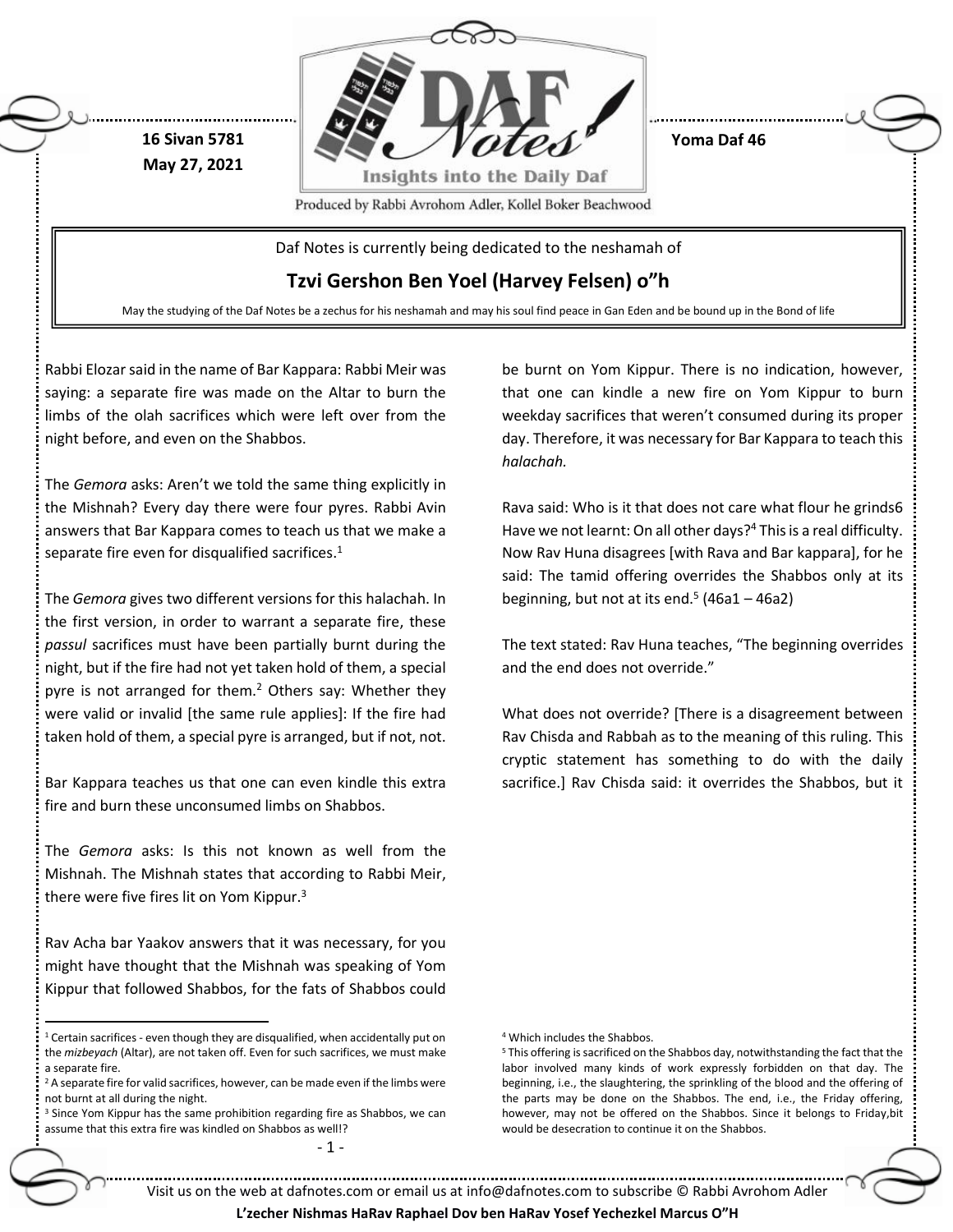

does not override tumah.<sup>6</sup> Rabbah said: it overrides *tumah,* but not *Shabbos.<sup>7</sup>*

Abaye said to Rabbah: There is a difficulty on your view as well as on the view of Rav Chisda. According to you, there is a difficulty: Why does it suspend the law of tumah? Because Scripture said: In its appointed time, i.e., even in a state of tumah, [it should suspend also] the Shabbos, [since] 'in its appointed time' [implies] even on the Shabbos? — And according to Rav Chisda there is a difficulty. What is the difference [regarding the law in the case of] Shabbos, where it is written: 'In its appointed time' [i.e.,] even on the Shabbos; the same should apply to tumah, since 'In its appointed time' [implies] even in a state of tumah. He answered: There is no difficulty according to my view, nor is there any difficulty according to Rav ChHisda. There is no difficulty on my view; for the beginning is like the end [consequently] in the case of the law of tumah, since it is suspended at the beginning it is also suspended at the end, but with regard to the Shabbos, since it is not suspended at the beginning, it is also not suspended at the end. $8$  Nor is there any difficulty according to Rav Chisda: He does not hold that the end is like the beginning: [consequently] with regard to the Shabbos, since it is inoperative when a community sacrifice is concerned, it is suspended also at the end of the sacrifice, whereas as regards the law of tumah, since in the face of a community sacrifice it is only suspended, it is suspended only at the beginning which is essential for [the obtainment of] atonement, but not at the end, which is not essential for atonement.<sup>9</sup> (46a2 – 46b1)

 $\overline{a}$ 

[There is a prohibition to extinguish a fire on the Altar. The fire for the Menorah and the incense was taken from the Altar. There is an argument as to whether fire taken from the Altar in order to light the Menorah or the incense in included in the prohibition of extinguishing the fire of the Altar.] It was stated: If one extinguished the fire of [for] the incense shovel or of [for] the Menorah, Abaye holds that he is liable. Rava holds that he is not.

[There are two versions to this argument.] If it was extinguished on the top of the Altar*, <sup>10</sup>* everyone agrees that he is liable. The disagreement is in the situation where the coal was brought to the floor of the Temple Courtyard. Abaye holds him liable 'because it is fire of the Altar'; whereas Rava holds him not liable, 'since it was removed, it has been removed.'

The Gemara asks: According to whose opinion will be, then, what Rav Nachman said in the name of Rabbah bar Avuha: 'One who takes an ember down from the Altar and puts it out is liable' shall we say it will be in accord with Abaye? — You may also say that it is in accord with Rava, for in the one case it was not removed for its assigned use, $^{11}$  in the other case it was removed from the altar for its assigned use.

There are those who say: All agree regarding the case where he took it down to the floor and extinguished it there that he is not liable; the dispute concerns but the case where he extinguished it on the top of the Altar. Abaye holds he is

<sup>6</sup> Rav Chisda understood that Rav Huna's ruling is referring to the laws of *tumah*  (impurity). The rule is that if the entire community is *tamei,* the daily sacrifice can be offered anyway, and the laws of *tumah* are superseded. Rav Chisda understood this to be true only for the slaughtering and the sprinkling of the blood of the sacrifice. This is referred to as "the beginning." It is prohibited, however, to burn the limbs of a *tamei* sacrifice. This is referred to as "the end," because it is the end of the sacrificial process. Hence this is the meaning of, "It supersedes the beginning, but not the end." With regards to Shabbos, Rav Chisda holds that both the beginning and the end are superseded. This means that just as the sacrifice for Shabbos (this is called the beginning because it's the beginning of a new sacrificial process) supersedes Shabbos, so too, the left over limbs from the day before, supersedes Shabbos. This is called the end because it is the end of yesterday's sacrificial process.

<sup>&</sup>lt;sup>7</sup> The parts of the tamid offering may be offered even in a state of tumah, but Friday's tamid may not be offered on the Shabbos.

<sup>8</sup> Regarding *tumah,* the laws of *tumah* have already – by the offering of its blood - been superseded for this sacrifice. It, therefore, makes sense to allow the limbs to be burned as well. In regards to Shabbos, however, the laws of Shabbos have not been violated for the purposes of this sacrifice, for we may not slaughter or throw the blood of Friday's tamid on the Shabbos; it, therefore, would not be proper to violate Shabbos for the purpose of burning the leftover limbs.

<sup>&</sup>lt;sup>9</sup> Rav Chisda explains that the laws of Shabbos are considered non-existent (it is "hutrah" completely permitted) when there is an obligation to offer the daily sacrifice. Therefore, one may also burn the limbs even thought this is not the essential part of the atonement. The laws of *tumah*, however, are considered merely "pushed off" (dechuyah) in regards to the daily sacrifice. They are still considered to exist. Consequently, the essential part of the atonement is allowed to be performed, but the burning of the limbs, which is not essential, is not.

<sup>10</sup> The coal is still on the top of the Altar.

<sup>&</sup>lt;sup>11</sup> And therefore is still regarded as "the fire of the Altar."